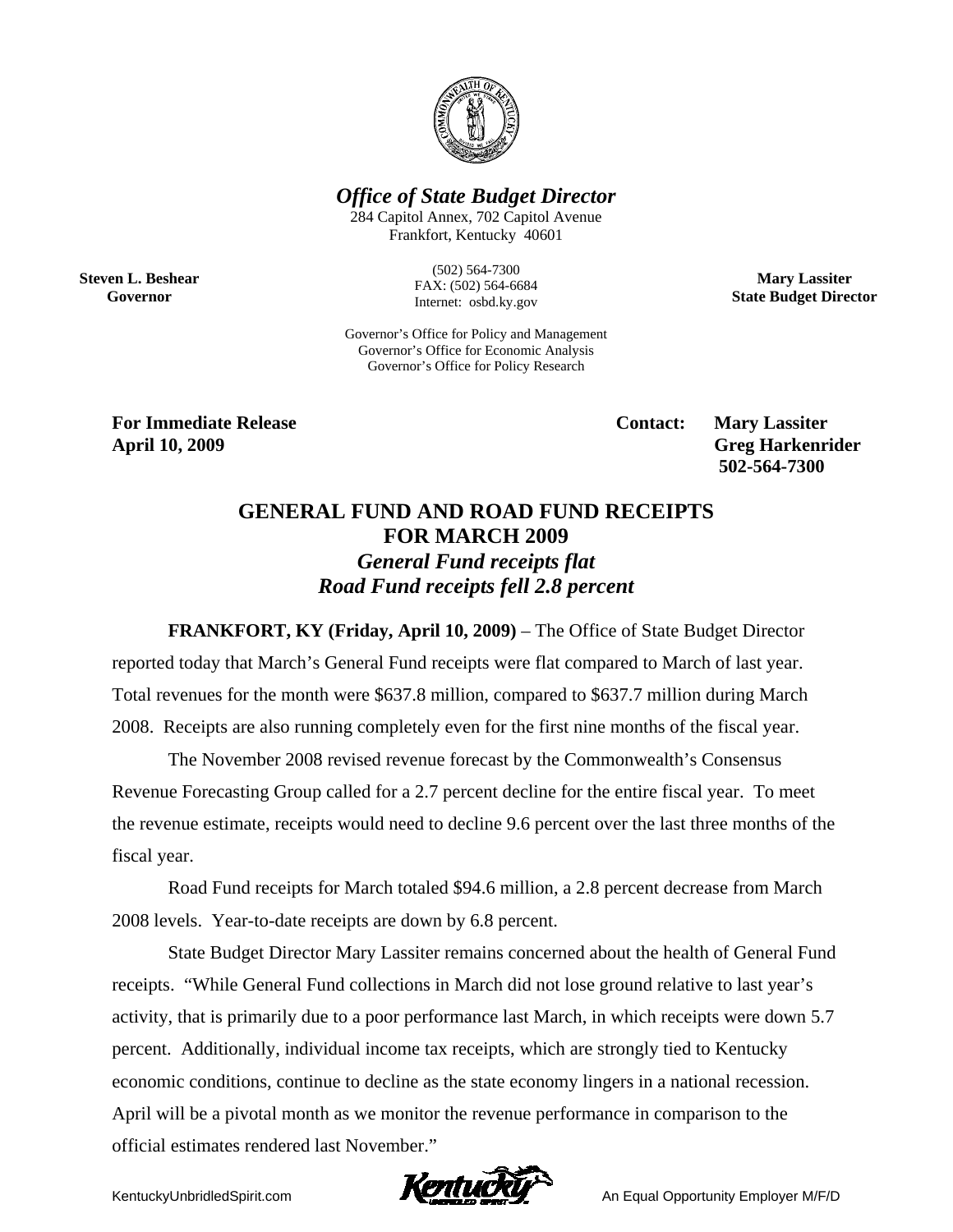Among the major accounts:

- Sales and use tax receipts were up 2.1 percent for the month and are up 0.1 percent for the year.
- Corporation income tax receipts were off 27.2 percent for the month and down 38.5 percent for the year.
- Individual income tax collections fell by 13.5 percent in March and have grown 1.3 percent thus far in FY09.
- Property tax collections increased 10.4 percent for the month and 3.4 percent through the first nine months of the fiscal year.
- Cigarette tax receipts declined by 0.5 percent in March and are down 6.4 percent for the year.
- Coal severance tax receipts increased by 28.3 percent in March and 30.7 percent yearto-date.

Road Fund receipts fell 2.8 percent in March with collections of \$94.6 million. The officially revised Road Fund estimates call for a decline in revenues of 3.4 percent for the fiscal year. Based on year-to-date tax collections, revenues would need to increase by 6.6 percent for the remainder of FY09 to meet the estimate. March was the thirteenth consecutive month that the Road Fund has declined, but the rate of decline has begun to moderate. Unfortunately, the mainstays of the Road Fund, motor fuels and motor vehicle usage tax receipts, continue to underperform.

Among the accounts, motor fuels fell by 6.5 percent but has posted annual growth of 1.0 percent in the first nine months of FY09. Motor vehicle usage revenue was off 11.7 percent in March and has fallen 17.3 percent this year. License and privilege receipts grew 44.2 percent in March due to timing issues in the motor vehicle license category, but the total collections for license and privilege taxes have fallen 5.6 percent through the first nine months of the fiscal year.

-30-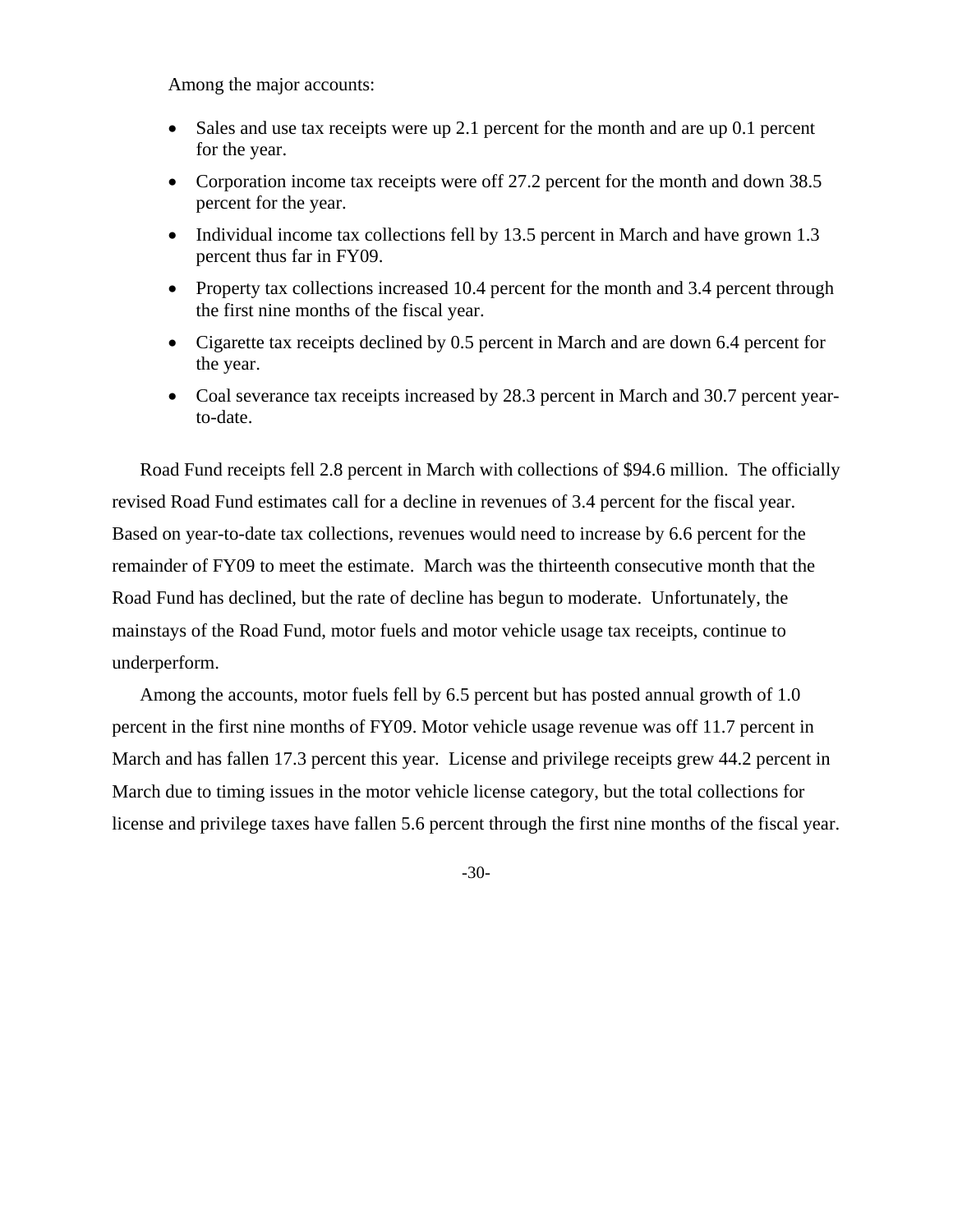## **KENTUCKY STATE GOVERNMENT REVENUE 1. GENERAL FUND REVENUE**

|                                                 | <b>MARCH</b>                   |                                |              |                                    | <b>JULY THROUGH MARCH</b>          |                |
|-------------------------------------------------|--------------------------------|--------------------------------|--------------|------------------------------------|------------------------------------|----------------|
|                                                 | 2009                           | 2008                           | % Change     | FY 2009                            | FY 2008                            | % Change       |
|                                                 |                                |                                |              |                                    |                                    |                |
| <b>TOTAL GENERAL FUND</b>                       | \$637,848,999                  | \$637,679,283                  | 0.0%<br>0.4% | \$6,217,076,623                    | \$6,216,498,410                    | 0.0%<br>0.0%   |
| <b>Tax Receipts</b><br>Sales and Gross Receipts | \$613,059,890<br>\$271,798,980 | \$610,478,755<br>\$262,509,260 | 3.5%         | \$5,986,163,877<br>\$2,503,963,505 | \$5,983,235,161<br>\$2,506,378,145 | $-0.1%$        |
| <b>Beer Consumption</b>                         | 488,984                        | 502,491                        | $-2.7%$      | 4,766,175                          | 4,847,095                          | $-1.7%$        |
| <b>Beer Wholesale</b>                           | 3,459,562                      | 3,271,061                      | 5.8%         | 38,391,194                         | 36,861,675                         | 4.1%           |
| Cigarette                                       | 15,009,234                     | 15,091,323                     | $-0.5%$      | 120,297,469                        | 128,529,418                        | $-6.4%$        |
| <b>Distilled Spirits Case Sales</b>             | 8,097                          | 7,359                          | 10.0%        | 81,004                             | 78,290                             | 3.5%           |
| <b>Distilled Spirits Consumption</b>            | 803,633                        | 723,773                        | 11.0%        | 7,987,403                          | 7,805,802                          | 2.3%           |
| <b>Distilled Spirits Wholesale</b>              | 2,104,966                      | 1,817,214                      | 15.8%        | 20,846,469                         | 19,958,913                         | 4.4%           |
| Insurance Premium                               | 28,868,475                     | 25,127,834                     | 14.9%        | 86,037,875                         | 89,102,485                         | $-3.4%$        |
| Pari-Mutuel                                     | 184.143                        | 222,935                        | $-17.4%$     | 2,407,598                          | 2,641,374                          | $-8.9%$        |
| Race Track Admission                            | 2,921                          | 3,660                          | $-20.2%$     | 196,579                            | 181,075                            | 8.6%           |
| Sales and Use                                   | 213,941,592                    | 209,596,368                    | 2.1%         | 2,159,142,170                      | 2,158,003,755                      | 0.1%           |
| <b>Wine Consumption</b>                         | 184,137                        | 170,833                        | 7.8%         | 1,793,650                          | 1,785,206                          | 0.5%           |
| Wine Wholesale                                  | 905,359                        | 863,398                        | 4.9%         | 9,303,184                          | 9,037,972                          | 2.9%           |
| <b>Telecommunications Tax</b>                   | 5,104,883                      | 4,461,378                      | 14.4%        | 46,122,026                         | 40,919,336                         | 12.7%          |
| <b>Other Tobacco Products</b>                   | 732,960                        | 649,633                        | 12.8%        | 6,590,677                          | 6,625,749                          | $-0.5%$        |
| <b>Floor Stock Tax</b>                          | 35                             | $\Omega$                       | $---$        | 35                                 | 0                                  | $\overline{a}$ |
| License and Privilege                           | \$116,488,950                  | \$91,719,296                   | 27.0%        | \$422,766,391                      | \$333,988,390                      | 26.6%          |
| Alc. Bev. License Suspension                    | 21,900                         | 61,820                         | $-64.6%$     | 263,800                            | 650,310                            | $-59.4%$       |
| Coal Severance                                  | 24,275,961                     | 18,918,485                     | 28.3%        | 217,930,637                        | 166,721,196                        | 30.7%          |
| <b>Corporation License</b>                      | 541,511                        | 499,148                        | 8.5%         | 8,312,346                          | 2,194,213                          | 278.8%         |
| Corporation Organization                        | 0                              | 2,459                          | $-100.0%$    | 34,065                             | 236,191                            | $-85.6%$       |
| <b>Occupational Licenses</b>                    | 14,278                         | 11,949                         | 19.5%        | 141,404                            | 89,454                             | 58.1%          |
| Oil Production                                  | 238,138                        | 758,118                        | $-68.6%$     | 7,098,885                          | 6,811,470                          | 4.2%           |
| Race Track License                              | 3,675                          | 4,725                          | $-22.2%$     | 301,875                            | 194,510                            | 55.2%          |
| <b>Bank Franchise Tax</b>                       | 73,589,954                     | 58,810,255                     | 25.1%        | 73,050,284                         | 70,292,713                         | 3.9%           |
| <b>Driver License Fees</b>                      | 56,849                         | 57,173                         | $-0.6%$      | 438,321                            | 464,486                            | $-5.6%$        |
| <b>Minerals Severance</b>                       | 744,603                        | 705,655                        | 5.5%         | 10,393,068                         | 12,659,132                         | $-17.9%$       |
| <b>Natural Gas Severance</b>                    | 4,753,163                      | 2,827,281                      | 68.1%        | 36,213,643                         | 23,039,052                         | 57.2%          |
| <b>Limited Liability Entity</b>                 | 12,248,917                     | 9,062,226                      | 35.2%        | 68,588,063                         | 50,635,665                         | 35.5%          |
| Income                                          | \$194,043,122                  | \$230,162,239                  | $-15.7%$     | \$2,542,667,569                    | \$2,632,224,634                    | $-3.4%$        |
| Corporation                                     | 26,628,712                     | 36,566,983                     | $-27.2%$     | 190,926,762                        | 310,281,749                        | $-38.5%$       |
| Individual                                      | 167,414,409                    | 193,595,257                    | $-13.5%$     | 2,351,740,807                      | 2,321,942,885                      | 1.3%           |
| Property                                        | \$23,529,187                   | \$21,303,818                   | 10.4%        | \$458,882,480                      | \$443,876,736                      | 3.4%           |
| <b>Building &amp; Loan Association</b>          | 8,000                          | (33, 108)                      | $---$        | 223,978                            | 235,501                            | $-4.9%$        |
| General - Real                                  | 4,714,700                      | 4,684,756                      | 0.6%         | 233,494,545                        | 228,933,223                        | 2.0%           |
| General - Tangible                              | 13,078,410                     | 11,238,770                     | 16.4%        | 167,913,551                        | 160,735,503                        | 4.5%           |
| <b>Omitted &amp; Delinquent</b>                 | 4,686,830                      | 4,605,270                      | 1.8%         | 16,995,108                         | 18,867,448                         | $-9.9%$        |
| <b>Public Service</b>                           | 761,696                        | 620,512                        | 22.8%        | 39,102,470                         | 34,065,974                         | 14.8%          |
| Other                                           | 279,551                        | 187,618                        | 49.0%        | 1,152,828                          | 1,039,087                          | 10.9%          |
| Inheritance                                     | \$3,902,124                    | \$1,592,361                    | 145.1%       | \$29,944,496                       | \$39,177,097                       | $-23.6%$       |
| Miscellaneous                                   | \$3,297,528                    | \$3,191,782                    | 3.3%         | \$27,939,436                       | \$27,590,159                       | 1.3%           |
| Legal Process                                   | 2,144,883                      | 2,114,362                      | 1.4%         | 17,888,047                         | 18,343,730                         | $-2.5%$        |
| T. V. A. In Lieu Payments                       | 1,139,910                      | 1,055,161                      | 8.0%         | 10,012,861                         | 9,223,859                          | 8.6%           |
| Other                                           | 12,735                         | 22,259                         | $-42.8%$     | 38,527                             | 22,569                             | 70.7%          |
| <b>Nontax Receipts</b>                          | \$23,542,613                   | \$27,056,986                   | $-13.0%$     | \$227,747,424                      | \$226,560,832                      | 0.5%           |
| <b>Departmental Fees</b>                        | 3,484,306                      | 2,954,303                      | 17.9%        | 23,084,371                         | 22,626,119                         | 2.0%           |
| PSC Assessment Fee                              | 5,822                          | 4,390                          | 32.6%        | 9,374,179                          | 10,671,543                         | $-12.2%$       |
| Fines & Forfeitures                             | 3,029,749                      | 2,648,030                      | 14.4%        | 21,857,780                         | 21,421,267                         | 2.0%           |
| Interest on Investments                         | 85,667                         | 82,410                         | 4.0%         | 2,350,308                          | 1,110,908                          | 111.6%         |
| Lottery                                         | 17,000,000                     | 16,000,000                     | 6.3%         | 141,500,000                        | 139,761,591                        | 1.2%           |
| Sale of NO <sub>x</sub> Credits                 | 0                              | 4,680,600                      | $-100.0\%$   | $\Omega$                           | 9,535,600                          | $-100.0%$      |
| Miscellaneous                                   | (62, 930)                      | 687,252                        |              | 29,580,787                         | 21,433,803                         | 38.0%          |
| <b>Redeposit of State Funds</b>                 | \$1,246,496                    | \$143,541                      | 768.4%       | \$3,165,322                        | \$6,702,418                        | $-52.8%$       |